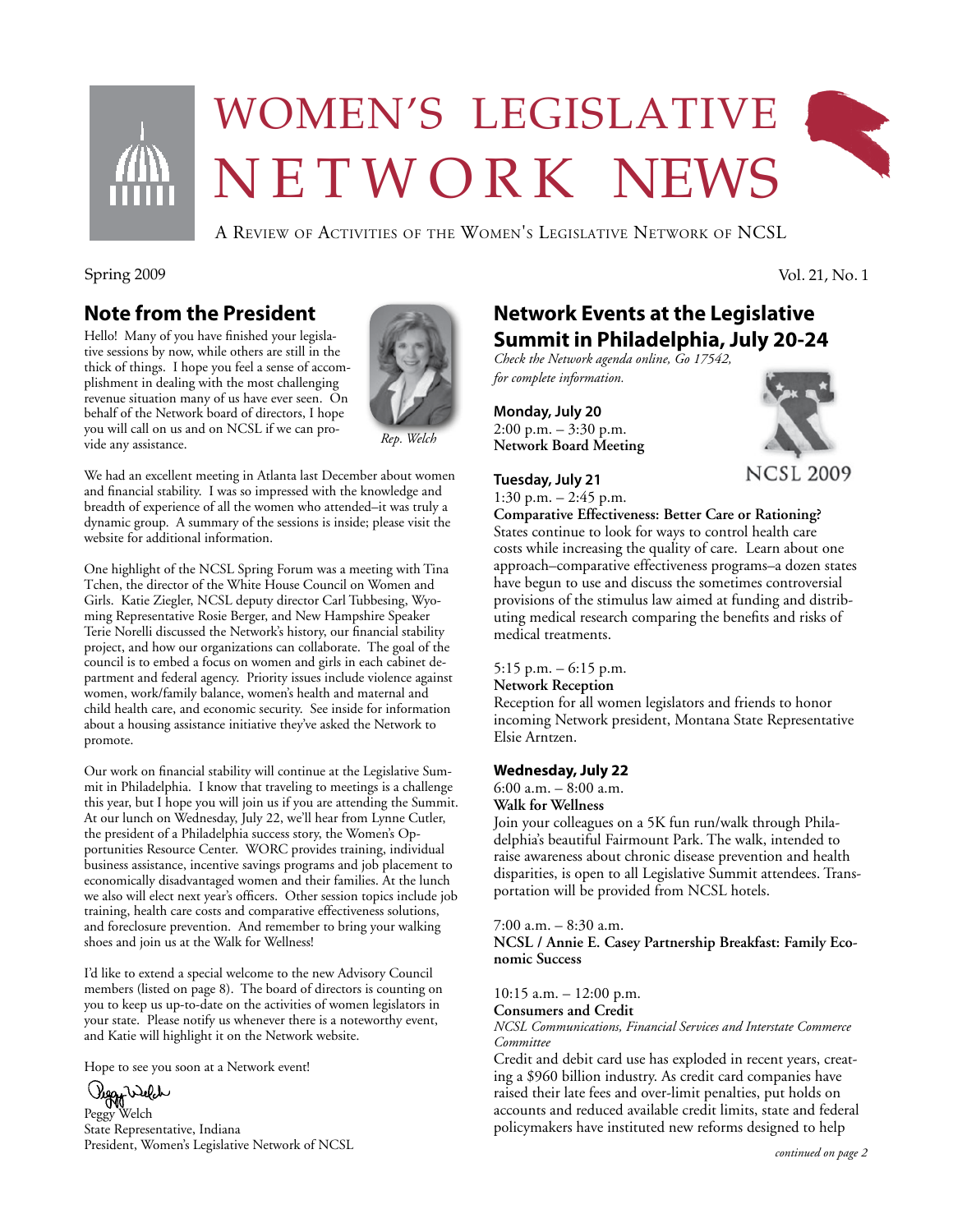

**NCSL Fall Forum—Atlanta, Georgia, December 10-14, 2008**

*Visit our website for full summaries and PowerPoint presentations: Go 17578*

#### **Health Policy Preconference: Health Reform and Women's Health: A Focus on Chronic Disease**

Legislators and faculty experts discussed approaches for managing and preventing chronic diseases and promoting physical activity. This was the latest in a series of meetings sponsored by the Network and NCSL's Women's Health Across the Lifespan Project. Look for another meeting at Fall Forum in San Diego.

#### **Network Luncheon: So Much More Than an Office Visit – Promoting Adolescent Wellness**

Richard Kreipe, president of the Society for Adolescent Medience, and Kari Sapsis of the Centers for Disease Control and Prevention talked about the importance of well-visits during adolescence, both to obtain preventive services such as vaccines and for education about the health effects of risky behaviors.

**Financial Stability Postconference** The discussion-centered program included sessions about preparing for retirement, women and the economic crisis, underbanked populations, and financial education. Complete information and extensive resources are available online.

# **NCSL Spring Forum— Washington, D.C., April 23-25, 2009**

#### **Look Good, Feel Better Lunch**

The Network and the NCSL Health Committee cosponsored a working lunch session with a panel presentation about the Look Good... Feel Better program. Look Good…Feel Better helps people with cancer offset appearance-related changes from cancer treatment. The program is offered in all 50 states at no charge to participants. Visit www.lookgoodfeelbetter.org for more information.

#### **Women's Health Across the Lifespan Reception**

Legislators gathered to browse the latest NCSL resources about women's health policy and enjoyed light refreshments.

#### Network Events at the Legislative Summit

consumers. Learn about the reforms and the effect on consumers and the credit card business.

#### 11:30 a.m. – 1:30 p.m. **Network Luncheon and Business Meeting**

The Women's Opportunities Resource Center (WORC) is a Philadelphia success story. WORC promotes social and economic self-sufficiency for women by providing training, small business startup loans, incentive savings programs, and access to a network of resources. Come for lunch, learn more about how WORC works, and participate in the Women's Legislative Network's annual election.

#### 3:30 p.m. – 5:00 p.m.

#### **Underbanked and Financially Underserved**

*NCSL Communications, Financial Services and Interstate Commerce Committee*

What if you didn't have a checking or savings account? How would you cash your paycheck? What if you needed money to cover an emergency? Some 10 million American households are without bank accounts. Known as the "unbanked," they often use check cashing services, payday lenders, wire transfers and refund anticipation loans. Learn why they do this and hear about actions that encourage mainstream financial market participation.

#### 3:30 p.m. – 5:00 p.m. **Wanted: Trained Workers**

Job losses are mounting as the economy stumbles, but there are still industries where workers are in short supply. Learn how states are connecting workers to jobs by targeting regional labor markets and integrating the training programs and resources of community colleges, workforce agencies and private companies.

*continued from page 1*

#### **Thursday, July 23**

3:30 p.m. – 5:00 p.m. **State Foreclosure Solutions: Are They Working?**

State policymakers have crafted programs to help homeowners facing foreclosure. Examine state programs designed to keep people in their homes, and find out how effective they are.

#### **Friday, July 24**

10:15 a.m. – 11:45 a.m.

**Making Strides Against Cancer** Learn about ways to increase breast and cervical cancer early detection and treatment by leveraging non-state funds. For example, the Pennsylvania Breast Cancer Coalition uses a state income tax check off and other strategies to promote the state's program for low-income women and free care at hospitals and clinics.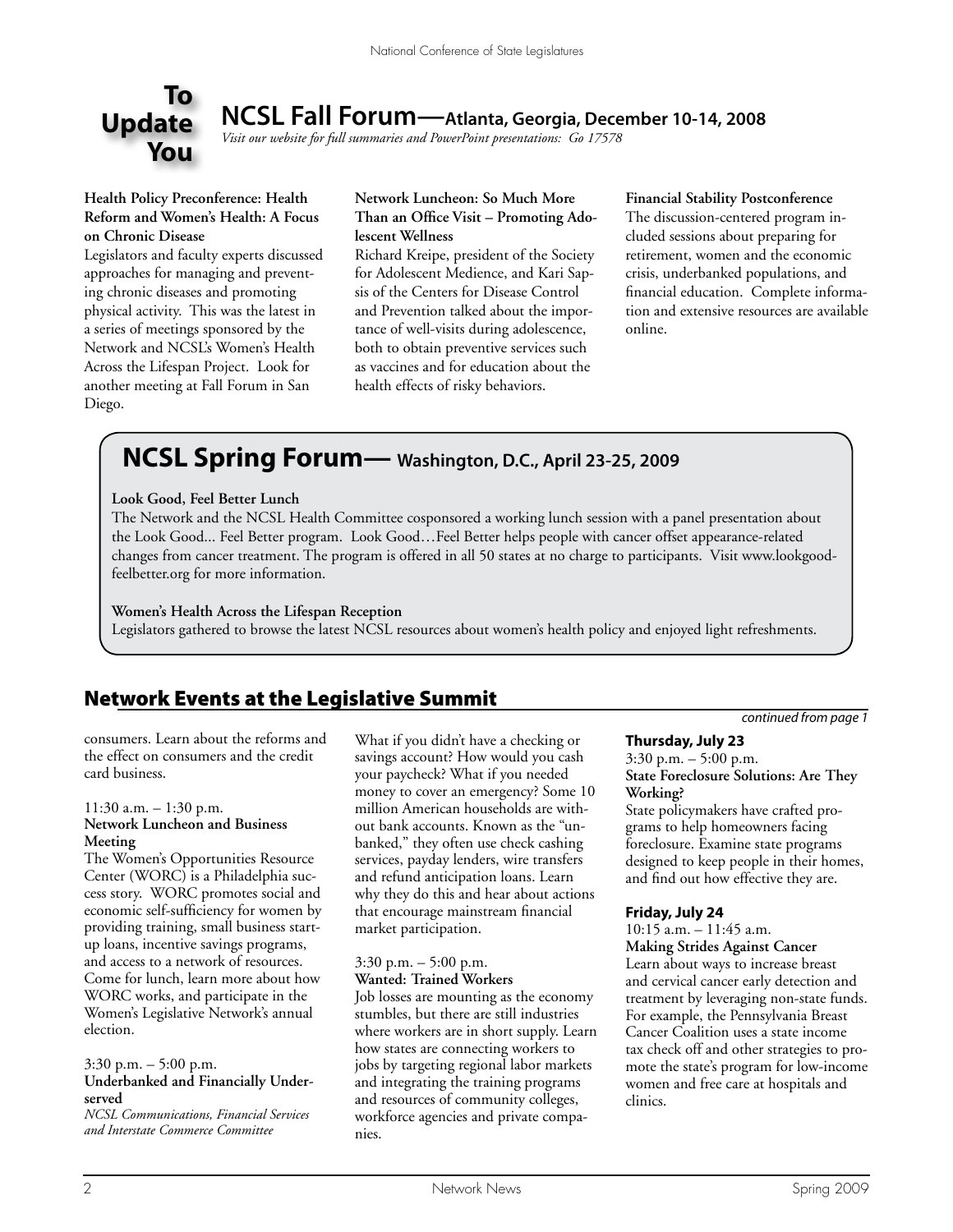# **Financial Stability Announcements**

## **Washington State Representative Deb Wallace Educates Constituents about Free Tax Filing**



*Rep. Wallace*

Representative Deb Wallace attended the Network's Financial Stability meeting in

December. Among the many topics of discussion was the Free File Alliance, a national public-private partnership between the Internal Revenue Service, 21 state tax agencies, and several tax software manufacturers that helps low- and moderate-income taxpayers electronically prepare and e-file their taxes for free. Rep. Wallace saw an opportunity to educate her constituents about tax incentives they might be unaware of and about how to achieve greater financial stability. Rather than restricting the outreach to her own state, Rep. Wallace, whose Vancouver district borders Oregon, collaborated with Oregon State Representative Jefferson Smith to organize a press conference and training workshop about the Free File Alliance.

In February, at the height of tax season, representatives from both state departments of revenue, Clark College and the Computer and Communications Industry Association trained individuals from Oregon and Washington community groups about who is eligible to use Free File and how to take advantage of the program. Since the program's inception in 2003, 24 million tax returns have been Free Filed. One of Rep. Wallace's goals for the training was to "put thousands of dollars back into the pockets of lowerincome families." She emphasized that the IRS reports that as many as 15 percent of taxpayers eligible to claim the Earned Income Tax Credit don't do so. Free Filing a tax return ensures that individuals and families receive the tax credits applicable to their situations. For more information, visit http://www.freefilealliance.org/. For NCSL information about tax credits, visit www.ncsl.org and search Go 16311.

#### **Making Home Affordable**

When Network representatives met with Tina

Tchen, the di-



rector of the White House Council on Women and Girls, we talked about how our organizations can support one another's goals. Through the Financial Stability Project, the Network strives to increase state legislators' understanding of the economic status of American women and provide in-depth information and resources legislators can use to make a difference for women in their communities. The White House Council will work to ensure that each cabinet department and federal agency considers how their policies

affect women and girls. Economic security and work-family balance are among the council's priority issues. Ms. Tchen recognizes that state legislators are "on the ground" in communities across America and know which programs and strategies are improving the lives of women. The council would like to hear from state legislators with suggestions about the administration's work.

A recent initiative, directly related to our focus on financial stability, is Making Home Affordable. The Home Affordable Refinance Program is targeted at homeowners with loans owned or guaranteed by Fannie Mae or Freddie Mac. Four million to five million people will have the opportunity to refinance for more affordable monthly payments. The Home Affordable Modification Program will keep three million to four million people in their homes by preventing avoidable foreclosures.

The website, www.MakingHomeAffordable.gov, should be the first stop for any homeowner who has difficulty making mortgage payments. The website has self-assessment tools and resources for individuals to determine whether they are eligible for the Home Affordable programs. Homeowners also can consult with free HUD-approved counselors to review their options.

Consider promoting the Home Affordable website in your newsletters and other outreach materials. Foreclosure rescue scams are appearing more frequently these days, and it is important that homeowners are aware of good sources of information. The website includes these helpful tips about signs of a scam:

- Beware of any person or organization that asks you to pay a fee in exchange for housing counseling services or modification of a delinquent loan. Do not pay – walk away!
- Beware of anyone who says they can "save" your home if you sign or transfer the deed to your house. Do not sign over the deed to your property to any organization or individual unless you are working directly with your mortgage company to forgive your debt.
- Never submit your mortgage payments to anyone other than your mortgage company without their approval.

For NCSL information about mortgages and foreclosures, visit www.ncsl.org and search Go 12515. If you'd like to contact the White House Council, email Katie Ziegler, katie.ziegler@ncsl.org.

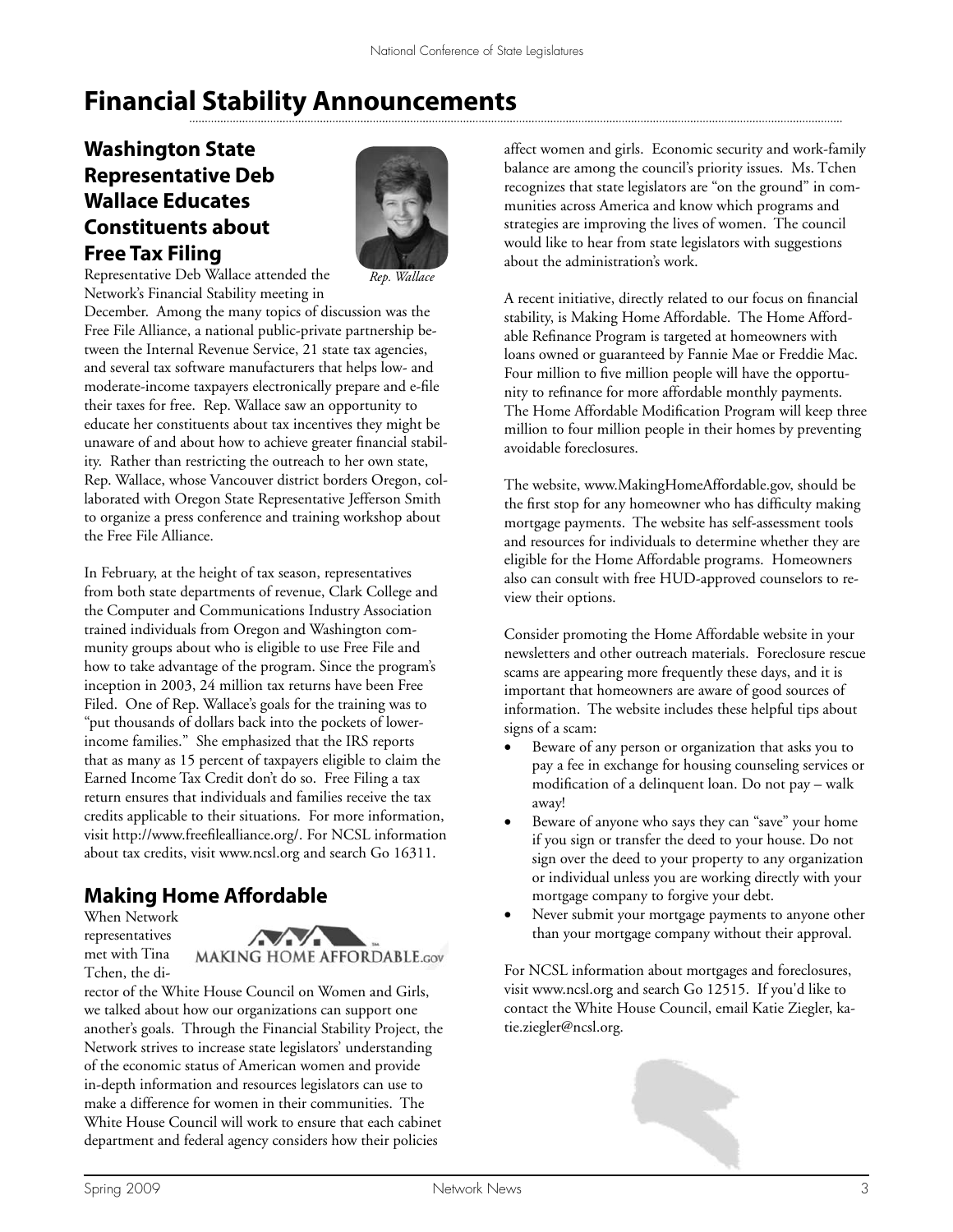#### **We Couldn't Do It Without You!**

Alliance members are a vital part of the Network. We value our relationships with Alliance members and appreciate the support they provide to women legislators through the Network.

#### *Sponsor (\$5,000)*

- *•* ExxonMobil
- *•* Novartis
- *•* Wal-Mart Stores Inc.

#### *Partner (\$2,500)*

- *•* Abbott Laboratories
- Equipment Leasing and Finance Association
- *•* Kraft Foods Global Inc.
- Johnson & Johnson
- *•* Pfizer
- *•* Sprint Nextel
- *•* Waste Management

#### *Contributor (\$1,000)*

- *•* Alliance of Automobile Manufacturers
- Alticor
- *•* American Beverage Association
- *•* Ash Grove Cement Company
- *•* Freddie Mac
- *•* Hallmark Cards Inc.
- Mary Kay Inc.
- Merck & Co. Inc.
- *•* National Education Association
- State & Federal Communications
- *•* Takeda Pharmaceuticals North America

#### *Friend (\$500)*

- 1-800 CONTACTS
- *•* American Cancer Society, Great Lakes Division
- *•* The ARC of Indiana
- *•* Avon
- *•* BMI
- *•* Clarian Health
- *•* Edison Electric Institute
- *•* Embarq Corporation
- *•* Ice Miller, LLP
- *•* Indiana Bankers Association
- *•* Indiana Health Care Association
- Pepco Holdings Inc.
- Personal Care Products Council
- Procter & Gamble
- UCLA State Government Relations

# **Hello from the Alliance Chair**

Hello to all Alliance Sponsors and Friends of the Network!

This has been the most difficult budget year in recent memory for legislators, and for many in the private sector as well. We've all made difficult choices and are wondering what the rest of the year will bring. NCSL has been hard at work tracking innovative cost-saving measures and the economic stimulus package. I hope you'll take advantage of the array of resources NCSL experts have to offer.



*Clark*

NCSL is moving full-steam ahead with planning for the Legislative Summit in Philadelphia. For many on the East Coast, Philadelphia is just a train ride away, and I encourage you to join us for a week of stimulating policy discussions and fun social events. We truly value each Alliance sponsor and appreciate your support. Let us say thank you in person this summer!

After a wonderful three years of serving as Alliance chair, it's time for me to retire from the position. Dennis Brown of the Equipment Leasing and Finance Association, will become the new chair at the Legislative Summit. Dennis has been a loyal Network supporter for many years, and will provide the Network with new leadership and enthusiasm. I look forward to working with him on future Network

events—I'll see you there!<br>Jacqueline *Clarti* 

Jackie Clark Director of Communications and Public Affairs Ash Grove Cement Company (913) 319-6131 or jackie.clark@ashgrove.com

#### **Introducing Dennis Brown**



Dennis Brown joined the Equipment Leasing and Finance Association in 1993 as vice president of State Government Relations to implement a proactive program developing and promoting ELFA positions and policy. Mr. Brown has served as president of the State Government Affairs Council and of the Washington Area State Relations Group, and

has won the Award of Excellence in Government Relations from the American Society of Association Executives on several occasions. He has also served as a liaison to several NCSL tax committees. A veteran of the U.S. Army having reached the rank of Sergeant, Brown holds a degree in political science from the University of Maryland.

Dennis Brown

Vice President, State Government Relations Equipment Leasing & Finance Association (202) 238-3411 or dbrown@elfaonline.org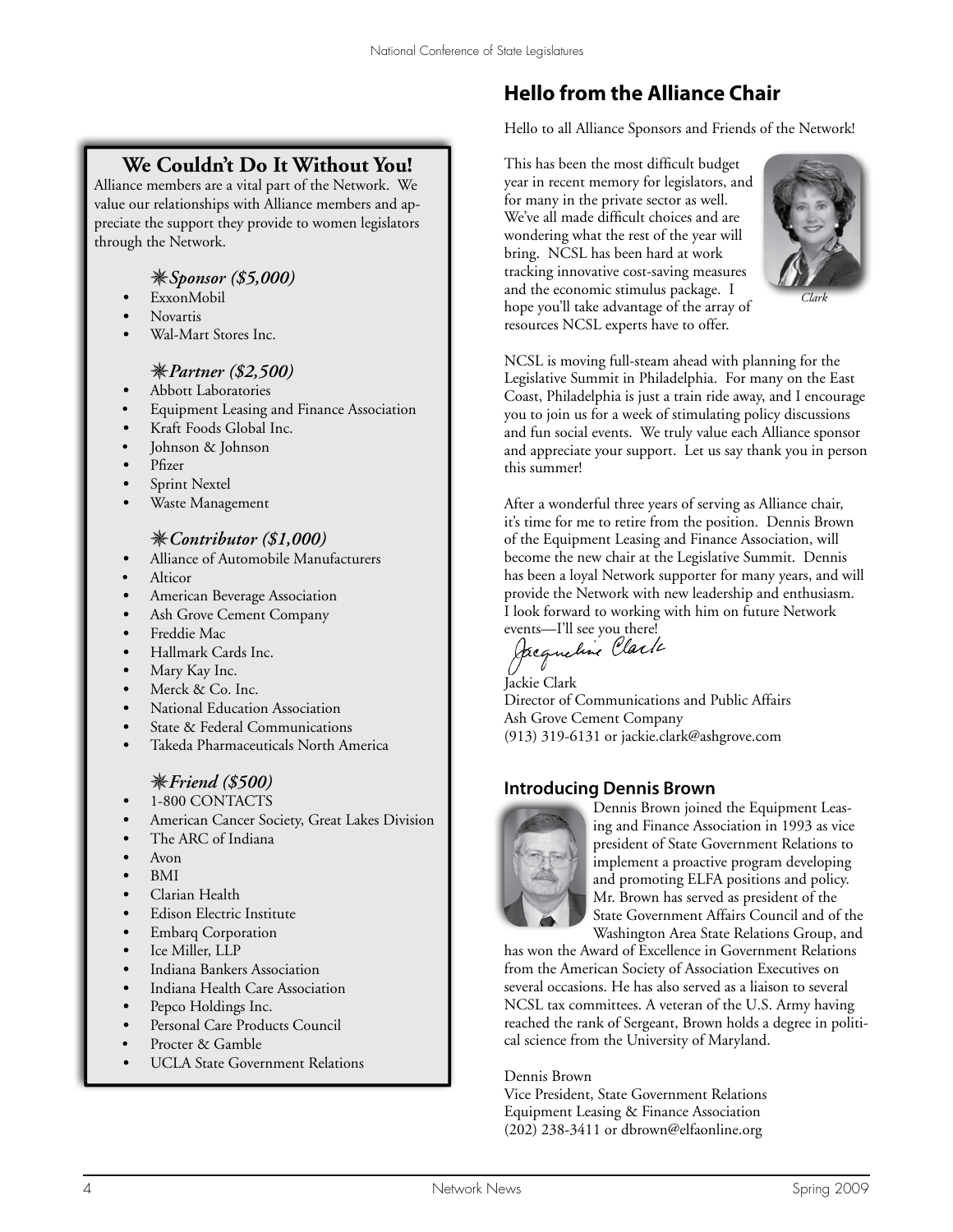# **Sharing Our Views**

*Sharing Our Views provides an opportunity for some of our most dedicated Alliance members to express their perspectives. If you would like to see your company's viewpoint included in the next edition, contact Katie Ziegler at (303) 856-1514 or katie.ziegler@ncsl.org* 

#### **Developing Meaningful Comparative Effectiveness Research in the United States**

Comparative Effectiveness Research (CER) is an evaluation of the effects of various treat-NOVARTIS ment options for

a particular set of patients with a given medical condition. It has caught the attention of lawmakers and other stakeholders, many of whom feel CER will help physicians and patients make better treatment decisions and improve overall quality of care.

In the February 2009 American Recovery and Reinvestment Act (ARRA), Congress appropriated an unprecedented \$1.1 billion for CER. Use of this funding, which must be allocated within two years, will undoubtedly lay the groundwork for future CER efforts. As a result, it is important to develop policies early in the process that will support credible, long-term CER focused on patient and clinician needs.

To that end, CER-related policies should ensure transparency of processes, include broad stakeholder involvement in setting research priorities and establishing dissemination strategies, allow relevant physician input on research design and conduct, and focus on improving patient health outcomes. It also is important that research covers all health care services, including medical and surgical procedures, diagnostics, pharmaceuticals, medical devices and health care delivery methods. Understanding the appropriate delivery systems, such as care coordination models and benefit designs, is an important first step to improve care and facilitate the translation of information about the effectiveness of various interventions.

If it is implemented appropriately, CER has the potential to improve patient health and our health care system more broadly. We are at a critical juncture in implementing meaningful CER, and it is important for policymakers to engage patients, physicians and other stakeholders in dialogue focused on research priorities and dissemination of information.

James Carey Vice President of Policy Novartis Health Policy

#### **Breaking Malaria's Grip**

Any organization with the cost of malaria. The



disease accounts for 40 percent of Africa's health expenditures and costs an estimated \$12 billion in lost productivity annually. The human cost is even greater. Malaria is a tragedy for Africa, killing more than 1 million people per year, most of them pregnant women and children under age 5. But times are changing. We've learned that only a sustained, coordinated, cross-border approach is effective against a mosquito-borne disease like malaria.

So today, an unprecedented effort by governments, businesses and nongovernmental organizations is mobilized against malaria. We are leveraging each other's strengths, expanding education and prevention, and developing new medicines. ExxonMobil is a proud corporate leader in this effort, and we are bringing our business strength to bear on issues such as accountability and results.

Collectively, these efforts are paying off. Deaths are down by more than 50 percent in several countries, including Rwanda and Ethiopia. Our successes include the recent introduction of Coartem Dispersible, the world's first malaria medication for children. It was made possible by support from ExxonMobil, Novartis and the nonprofit Medicines for Malaria Venture.

Many challenges remain, however, including sustaining the financial support necessary to fight the disease. To that end, the Malaria Capital Campaign, co-chaired by ExxonMobil Chairman and CEO Rex Tillerson, is seeking to raise \$100 million from corporations and other donors with the goal of providing all at-risk Africans with malaria prevention and treatment tools by the end of 2010. We know what works in the fight against malaria. It's time to use these proven tools to break malaria's grip on children, society and Africa's economy.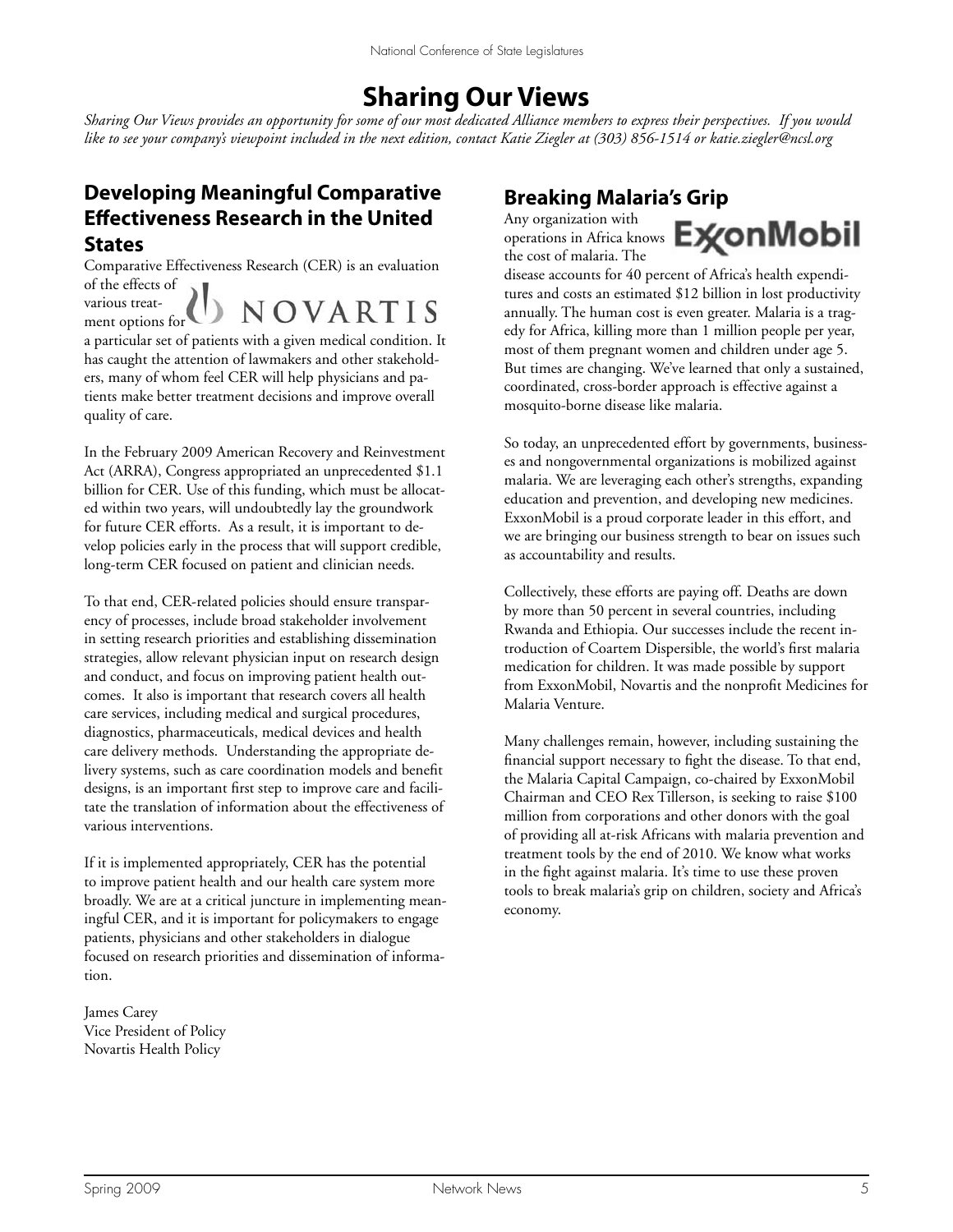# **Sharing Our Views**

*Sharing Our Views provides an opportunity for some of our most dedicated Alliance members to express their perspectives. If you would like to see your company's viewpoint included in the next edition, contact Katie Ziegler at (303) 856-1514 or katie.ziegler@ncsl.org* 

# **Equipment Leasing and Finance Association Members Finance Commercial Needs of Your State**

ELFA members finance commercial equipment. These financial services companies, manufacturers, regional/ community banks, and



independent medium- to small-finance companies facilitate economic growth by enhancing business investment and capital formation. Our public policy priorities range from environmentally safe recycling or disposal of electronic equipment to supporting NCSL efforts on the Streamlined Sales Tax.

Our industry does not have retail stores, own equipment or maintain equipment inventories because we are not involved with consumer rentals for personal use. We provide access to capital for business in your state and hope you will call upon us when examining economic incentives to spur growth.

#### Dennis Brown Vice President, State Government Relations Equipment Leasing and Finance Association (202) 238-3411 dbrown@elfaonline.org



As you may have noticed by now, www. ncsl.org has a new look. We've updated all our program pages, deleted outdated content, and reorganized the structure. The new site makes it easier to navigate and find the latest information. Six main portals are accessible from the top navigation bar. These portals provide comprehensive access to all information on the site concerning their respective topic areas. To reach the Women's Legislative Network page, mouse-over the "Legislatures and Elections" portal tab at the top of the homepage, and select "Women's Legislative Network." News and announcements are on the main page; other important information is in

the menu at left. The "Other Documents and Resources" link takes you to a list of publications, meeting summaries and additional pages.

From this point forward, NCSL won't publish links to individual documents; instead, we will use the document's "Go ID." Every document is identified by a unique five-digit number. The "Go ID" box is always at the top-right of the page. For example, type "Go 17542" and click "Go" to reach the Network's agenda for the Legislative Summit. You also can use the box for text searches by keyword.

Although the new NCSL website may take a little getting used to, we're here to help. Contact Katie Ziegler at katie.ziegler@ncsl.org or (303) 856-1514 with any website questions.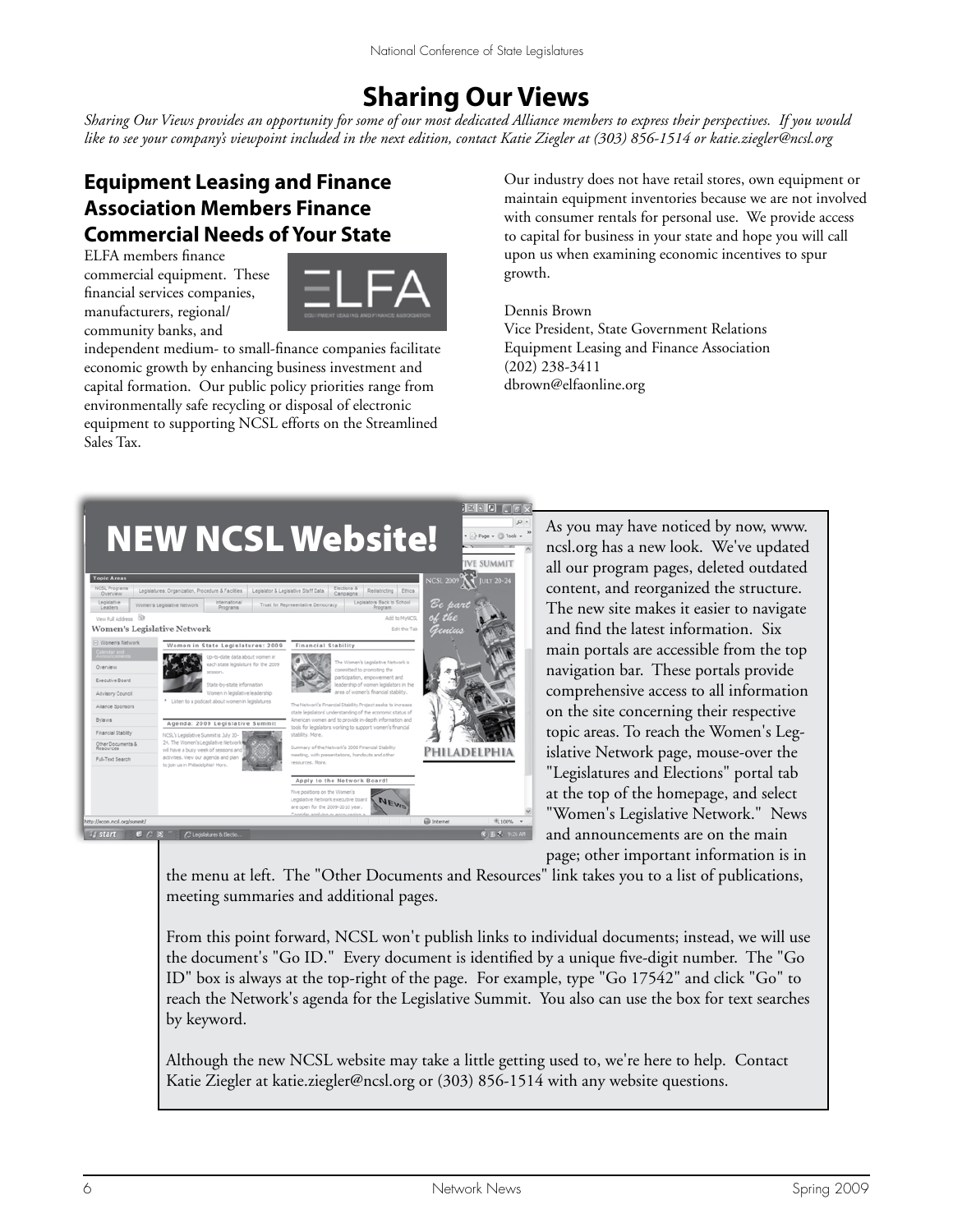# **Meet The Network Board . . . . . . . . . . . . . . . . . . . . .**



President Representative Peggy Welch (D) Indiana



President-Elect Representative Elsie Arntzen (R) Montana



Vice President Assemblywoman Kathy McClain (D) Nevada



Past President Representative Sheryl Allen (R) Utah

#### **Eastern Regional Members**



Representative Marjorie Smith (D) New Hampshire

> Senator Dori Connor (R) Maine



#### **Western Regional Members**



Representative Rosie Berger (R) Wyoming

Maggie Carlton (D) Nevada

# Senator

#### **Midwestern Regional Members**



Representative Terrie Huntington (R) Kansas

Senator Capri Cafaro (D) Ohio

# **Southern Regional Members**



Representative Ruth McClendon (D) Texas

Representative Julia Howard (R) North Carolina



#### **At-Large Members**



Representative Deborah Hudson (R) Delaware

Representative Marilyn Lee (D) Hawaii



#### **NOBEL Representative**



Senator Margaret Carter (D) Oregon

# *Become an Advisory Council member!*

The Advisory Council is comprised of two members from each state and is politically balanced. Advisory Council members serve as the liaisons between their states and the Network and work with the Executive Board in fulfilling the purpose of the Network: to promote the participation, empowerment and leadership of women legislators. Advisory Council members work with the Network on activities and events within their state, provide information to the Network regarding organizations and activities involving women legislators, and assist with program and fundraising efforts as determined by the Executive Board.

Review the list of members on the following page, and consider applying to represent your state. Contact Katie Ziegler at katie.ziegler@ncsl.org or (303) 856-1514 for more information.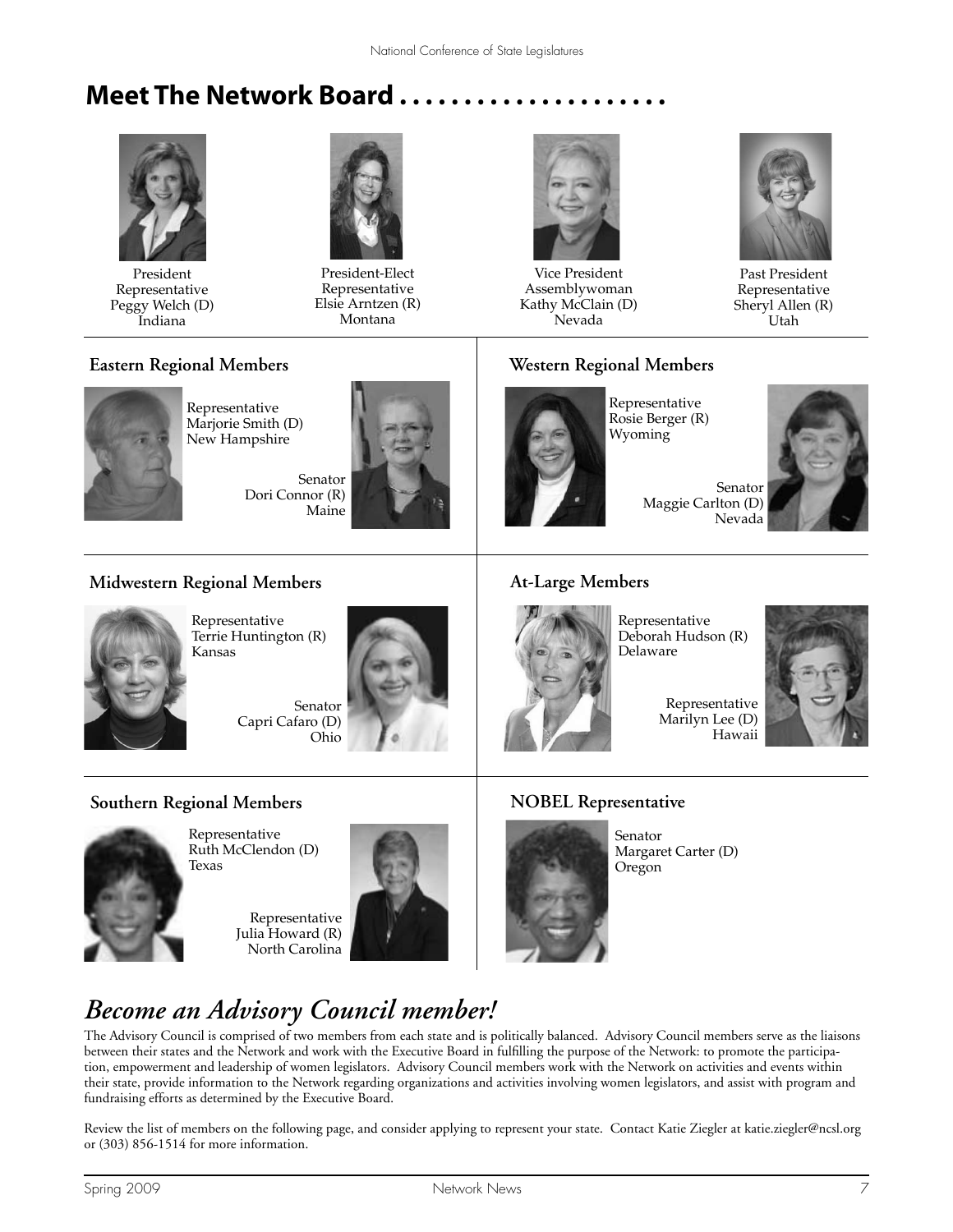#### **Women's Legislative Network of NCSL** *Advisory Council (2008-2009)*

| State                | Title/Name                                  | Party         |
|----------------------|---------------------------------------------|---------------|
| Alabama              | <b>VACANT</b>                               | R             |
| Alabama              | Rep. Laura Hall                             | D             |
| Alaska               | Sen. Bettye Davis                           | D             |
| Alaska               | Sen. Lesil McGuire                          | R             |
| Arizona              | <b>VACANT</b>                               | D             |
| Arizona              | <b>VACANT</b>                               | R             |
| Arkansas             | Rep. Johnnie Roebuck                        | D             |
| <b>Arkansas</b>      | <b>VACANT</b>                               | R             |
| California           | <b>VACANT</b>                               | D             |
| California           | <b>VACANT</b>                               | R             |
| Colorado             | VACANT                                      | D             |
| Colorado             | <b>VACANT</b>                               | R             |
| Connecticut          | Sen Andrea Stillman                         | D             |
| Connecticut          | <b>VACANT</b>                               | R             |
| Delaware             | Sen. Patricia Blevins                       | D             |
| Delaware             | <b>VACANT</b>                               | R             |
| Dist. of Columbia    | VACANT                                      | D             |
| Florida              | VACANT                                      | D             |
| Florida              | <b>VACANT</b>                               | R             |
| Georgia              | Rep. Sharon Beasley-Teague                  | D             |
| Georgia              | <b>VACANT</b>                               | R             |
| Hawaii               | Sen. Suzanne Chun Oakland                   | D             |
| Hawaii               | Rep. Corinne Ching                          | $\mathcal{R}$ |
| Idaho                | Rep. Donna Boe                              | D             |
| Idaho                | Rep. Maxine Bell                            | R             |
| Illinois             | Rep. Barbara Flynn Currie (Majority Leader) | D             |
| Illinois             | Rep. Elizabeth Coulson                      | R             |
| Indiana              | Rep. Terri Austin                           | D             |
| Indiana              | Sen. Connie Lawson                          | R             |
| Iowa                 | Rep. Pam Jochum                             | D             |
| Iowa                 | <b>VACANT</b>                               | R             |
| Kansas               | Rep. Barbara Ballard                        | D             |
| Kansas               | <b>VACANT</b>                               | R             |
| Kentucky             | Rep. Joni L. Jenkins                        | D             |
| Kentucky             | Rep. Susan Westrom                          | D             |
| Kentucky             | Sen. Elizabeth Tori                         | R             |
| Louisiana            | Rep. Jean Doerge                            | D             |
| Louisiana            | Rep. Kay Kellogg Katz                       | R             |
| Maine                | Speaker Hannah Pingree                      | D             |
| Maine                | Sen. Debra Plowman                          | R             |
| Maryland             | Sen. Delores Kelley                         | D             |
| Maryland             | Del. Shirley Nathan-Pulliam                 | D             |
| Maryland             | Del. Donna Stifler                          | R             |
| Massachusetts        | Rep. Marie St. Fleur                        | D             |
| <b>Massachusetts</b> | <b>VACANT</b>                               | R             |
|                      |                                             | D             |
| Michigan             | Sen. Martha G. Scott                        | D             |
| Michigan             | Rep. Kathy Angerer                          | D             |
| Minnesota            | Rep. Nora Slawik                            | R             |
| Minnesota            | <b>VACANT</b>                               | R             |
| Mississippi          | Rep. Jessica Upshaw                         | D             |
| Mississippi          | Sen. Alice Harden                           | D             |
| Missouri             | VACANT                                      | R             |
| Missouri             | VACANT                                      | D             |
| Montana              | Sen. Trudi Schmidt                          |               |

| R<br>Montana<br>Rep. Janna Taylor<br>X<br>Nebraska<br><b>VACANT</b><br>Χ<br>Nebraska<br>Sen. Kathy Campbell<br>D<br>Nevada<br>Assy. Debbie Smith<br>R<br>Nevada<br><b>VACANT</b><br>D<br>New Hampshire<br>Rep. Patricia McMahon<br>R<br>New Hampshire<br>Rep. Phyllis Katsakiones<br>D<br>Sen. Nia Gill<br>New Jersey<br>D<br>New Jersey<br>Assy. Loretta Weinberg<br>D<br>New Mexico<br>Rep. Patricia Lundstrom<br>R<br>New Mexico<br>Rep. Jeannette Wallace<br>D<br>New York<br>Assy. Barbara Clark<br>R<br><b>New York</b><br>VACANT<br>D<br>North Carolina<br>Rep. Beverly Earle<br>R<br><b>North Carolina</b><br>VACANT<br>R<br>North Dakota<br>Rep. Nancy Johnson<br>D<br>North Dakota<br>Rep. Lois Delmore<br>D<br>Ohio<br>Rep. Tracy Maxwell Heard<br>R<br>Ohio<br>VACANT<br>R<br>Oklahoma<br>Rep. Lee Denney<br>R<br>Oklahoma<br>Rep. Leslie Osborn<br>D<br>Rep. Sherrie Sprenger<br>Oregon<br>R<br>VACANT<br>Oregon<br>D<br>Pennsylvania<br>Rep. Babette Josephs<br>R<br>Pennsylvania<br>Rep. Marguerite Quinn<br>N<br>Puerto Rico<br>Sen. Luz Z. Arce-Ferrer<br>N<br>Puerto Rico<br>Rep. Jenniffer González Colón<br>R<br>Rhode Island<br>Sen. Elizabeth Crowley<br>D<br>Rhode Island<br>Sen. Rhoda Perry<br>D<br>South Carolina<br>Rep. Gilda Cobb-Hunter<br>R<br>South Carolina<br>Rep. Jenny Anderson Horne<br>D<br>South Dakota<br>Rep. Margaret Gillespie<br>R<br>South Dakota<br>Rep. Joni Cutler<br>D<br>VACANT<br><b>Tennessee</b><br>R<br>Rep. Beth Halteman Harwell<br>Tennessee<br>D<br>Texas<br>Rep. Dawnna Dukes<br>R<br>Texas<br>Rep. Linda Harper-Brown<br>D |
|----------------------------------------------------------------------------------------------------------------------------------------------------------------------------------------------------------------------------------------------------------------------------------------------------------------------------------------------------------------------------------------------------------------------------------------------------------------------------------------------------------------------------------------------------------------------------------------------------------------------------------------------------------------------------------------------------------------------------------------------------------------------------------------------------------------------------------------------------------------------------------------------------------------------------------------------------------------------------------------------------------------------------------------------------------------------------------------------------------------------------------------------------------------------------------------------------------------------------------------------------------------------------------------------------------------------------------------------------------------------------------------------------------------------------------------------------------------------------------------------------------------------------------------------------------------------------------------|
|                                                                                                                                                                                                                                                                                                                                                                                                                                                                                                                                                                                                                                                                                                                                                                                                                                                                                                                                                                                                                                                                                                                                                                                                                                                                                                                                                                                                                                                                                                                                                                                        |
|                                                                                                                                                                                                                                                                                                                                                                                                                                                                                                                                                                                                                                                                                                                                                                                                                                                                                                                                                                                                                                                                                                                                                                                                                                                                                                                                                                                                                                                                                                                                                                                        |
|                                                                                                                                                                                                                                                                                                                                                                                                                                                                                                                                                                                                                                                                                                                                                                                                                                                                                                                                                                                                                                                                                                                                                                                                                                                                                                                                                                                                                                                                                                                                                                                        |
|                                                                                                                                                                                                                                                                                                                                                                                                                                                                                                                                                                                                                                                                                                                                                                                                                                                                                                                                                                                                                                                                                                                                                                                                                                                                                                                                                                                                                                                                                                                                                                                        |
|                                                                                                                                                                                                                                                                                                                                                                                                                                                                                                                                                                                                                                                                                                                                                                                                                                                                                                                                                                                                                                                                                                                                                                                                                                                                                                                                                                                                                                                                                                                                                                                        |
|                                                                                                                                                                                                                                                                                                                                                                                                                                                                                                                                                                                                                                                                                                                                                                                                                                                                                                                                                                                                                                                                                                                                                                                                                                                                                                                                                                                                                                                                                                                                                                                        |
|                                                                                                                                                                                                                                                                                                                                                                                                                                                                                                                                                                                                                                                                                                                                                                                                                                                                                                                                                                                                                                                                                                                                                                                                                                                                                                                                                                                                                                                                                                                                                                                        |
|                                                                                                                                                                                                                                                                                                                                                                                                                                                                                                                                                                                                                                                                                                                                                                                                                                                                                                                                                                                                                                                                                                                                                                                                                                                                                                                                                                                                                                                                                                                                                                                        |
|                                                                                                                                                                                                                                                                                                                                                                                                                                                                                                                                                                                                                                                                                                                                                                                                                                                                                                                                                                                                                                                                                                                                                                                                                                                                                                                                                                                                                                                                                                                                                                                        |
|                                                                                                                                                                                                                                                                                                                                                                                                                                                                                                                                                                                                                                                                                                                                                                                                                                                                                                                                                                                                                                                                                                                                                                                                                                                                                                                                                                                                                                                                                                                                                                                        |
|                                                                                                                                                                                                                                                                                                                                                                                                                                                                                                                                                                                                                                                                                                                                                                                                                                                                                                                                                                                                                                                                                                                                                                                                                                                                                                                                                                                                                                                                                                                                                                                        |
|                                                                                                                                                                                                                                                                                                                                                                                                                                                                                                                                                                                                                                                                                                                                                                                                                                                                                                                                                                                                                                                                                                                                                                                                                                                                                                                                                                                                                                                                                                                                                                                        |
|                                                                                                                                                                                                                                                                                                                                                                                                                                                                                                                                                                                                                                                                                                                                                                                                                                                                                                                                                                                                                                                                                                                                                                                                                                                                                                                                                                                                                                                                                                                                                                                        |
|                                                                                                                                                                                                                                                                                                                                                                                                                                                                                                                                                                                                                                                                                                                                                                                                                                                                                                                                                                                                                                                                                                                                                                                                                                                                                                                                                                                                                                                                                                                                                                                        |
|                                                                                                                                                                                                                                                                                                                                                                                                                                                                                                                                                                                                                                                                                                                                                                                                                                                                                                                                                                                                                                                                                                                                                                                                                                                                                                                                                                                                                                                                                                                                                                                        |
|                                                                                                                                                                                                                                                                                                                                                                                                                                                                                                                                                                                                                                                                                                                                                                                                                                                                                                                                                                                                                                                                                                                                                                                                                                                                                                                                                                                                                                                                                                                                                                                        |
|                                                                                                                                                                                                                                                                                                                                                                                                                                                                                                                                                                                                                                                                                                                                                                                                                                                                                                                                                                                                                                                                                                                                                                                                                                                                                                                                                                                                                                                                                                                                                                                        |
|                                                                                                                                                                                                                                                                                                                                                                                                                                                                                                                                                                                                                                                                                                                                                                                                                                                                                                                                                                                                                                                                                                                                                                                                                                                                                                                                                                                                                                                                                                                                                                                        |
|                                                                                                                                                                                                                                                                                                                                                                                                                                                                                                                                                                                                                                                                                                                                                                                                                                                                                                                                                                                                                                                                                                                                                                                                                                                                                                                                                                                                                                                                                                                                                                                        |
|                                                                                                                                                                                                                                                                                                                                                                                                                                                                                                                                                                                                                                                                                                                                                                                                                                                                                                                                                                                                                                                                                                                                                                                                                                                                                                                                                                                                                                                                                                                                                                                        |
|                                                                                                                                                                                                                                                                                                                                                                                                                                                                                                                                                                                                                                                                                                                                                                                                                                                                                                                                                                                                                                                                                                                                                                                                                                                                                                                                                                                                                                                                                                                                                                                        |
|                                                                                                                                                                                                                                                                                                                                                                                                                                                                                                                                                                                                                                                                                                                                                                                                                                                                                                                                                                                                                                                                                                                                                                                                                                                                                                                                                                                                                                                                                                                                                                                        |
|                                                                                                                                                                                                                                                                                                                                                                                                                                                                                                                                                                                                                                                                                                                                                                                                                                                                                                                                                                                                                                                                                                                                                                                                                                                                                                                                                                                                                                                                                                                                                                                        |
|                                                                                                                                                                                                                                                                                                                                                                                                                                                                                                                                                                                                                                                                                                                                                                                                                                                                                                                                                                                                                                                                                                                                                                                                                                                                                                                                                                                                                                                                                                                                                                                        |
|                                                                                                                                                                                                                                                                                                                                                                                                                                                                                                                                                                                                                                                                                                                                                                                                                                                                                                                                                                                                                                                                                                                                                                                                                                                                                                                                                                                                                                                                                                                                                                                        |
|                                                                                                                                                                                                                                                                                                                                                                                                                                                                                                                                                                                                                                                                                                                                                                                                                                                                                                                                                                                                                                                                                                                                                                                                                                                                                                                                                                                                                                                                                                                                                                                        |
|                                                                                                                                                                                                                                                                                                                                                                                                                                                                                                                                                                                                                                                                                                                                                                                                                                                                                                                                                                                                                                                                                                                                                                                                                                                                                                                                                                                                                                                                                                                                                                                        |
|                                                                                                                                                                                                                                                                                                                                                                                                                                                                                                                                                                                                                                                                                                                                                                                                                                                                                                                                                                                                                                                                                                                                                                                                                                                                                                                                                                                                                                                                                                                                                                                        |
|                                                                                                                                                                                                                                                                                                                                                                                                                                                                                                                                                                                                                                                                                                                                                                                                                                                                                                                                                                                                                                                                                                                                                                                                                                                                                                                                                                                                                                                                                                                                                                                        |
|                                                                                                                                                                                                                                                                                                                                                                                                                                                                                                                                                                                                                                                                                                                                                                                                                                                                                                                                                                                                                                                                                                                                                                                                                                                                                                                                                                                                                                                                                                                                                                                        |
|                                                                                                                                                                                                                                                                                                                                                                                                                                                                                                                                                                                                                                                                                                                                                                                                                                                                                                                                                                                                                                                                                                                                                                                                                                                                                                                                                                                                                                                                                                                                                                                        |
|                                                                                                                                                                                                                                                                                                                                                                                                                                                                                                                                                                                                                                                                                                                                                                                                                                                                                                                                                                                                                                                                                                                                                                                                                                                                                                                                                                                                                                                                                                                                                                                        |
|                                                                                                                                                                                                                                                                                                                                                                                                                                                                                                                                                                                                                                                                                                                                                                                                                                                                                                                                                                                                                                                                                                                                                                                                                                                                                                                                                                                                                                                                                                                                                                                        |
|                                                                                                                                                                                                                                                                                                                                                                                                                                                                                                                                                                                                                                                                                                                                                                                                                                                                                                                                                                                                                                                                                                                                                                                                                                                                                                                                                                                                                                                                                                                                                                                        |
|                                                                                                                                                                                                                                                                                                                                                                                                                                                                                                                                                                                                                                                                                                                                                                                                                                                                                                                                                                                                                                                                                                                                                                                                                                                                                                                                                                                                                                                                                                                                                                                        |
|                                                                                                                                                                                                                                                                                                                                                                                                                                                                                                                                                                                                                                                                                                                                                                                                                                                                                                                                                                                                                                                                                                                                                                                                                                                                                                                                                                                                                                                                                                                                                                                        |
|                                                                                                                                                                                                                                                                                                                                                                                                                                                                                                                                                                                                                                                                                                                                                                                                                                                                                                                                                                                                                                                                                                                                                                                                                                                                                                                                                                                                                                                                                                                                                                                        |
| Utah<br>Sen. Karen Morgan                                                                                                                                                                                                                                                                                                                                                                                                                                                                                                                                                                                                                                                                                                                                                                                                                                                                                                                                                                                                                                                                                                                                                                                                                                                                                                                                                                                                                                                                                                                                                              |
| R<br>Utah<br>Rep. Merlynn Newbold                                                                                                                                                                                                                                                                                                                                                                                                                                                                                                                                                                                                                                                                                                                                                                                                                                                                                                                                                                                                                                                                                                                                                                                                                                                                                                                                                                                                                                                                                                                                                      |
| D<br>VACANT<br>Vermont                                                                                                                                                                                                                                                                                                                                                                                                                                                                                                                                                                                                                                                                                                                                                                                                                                                                                                                                                                                                                                                                                                                                                                                                                                                                                                                                                                                                                                                                                                                                                                 |
| R<br>VACANT<br>Vermont                                                                                                                                                                                                                                                                                                                                                                                                                                                                                                                                                                                                                                                                                                                                                                                                                                                                                                                                                                                                                                                                                                                                                                                                                                                                                                                                                                                                                                                                                                                                                                 |
| D<br>Sen. Yvonne Miller<br>Virginia                                                                                                                                                                                                                                                                                                                                                                                                                                                                                                                                                                                                                                                                                                                                                                                                                                                                                                                                                                                                                                                                                                                                                                                                                                                                                                                                                                                                                                                                                                                                                    |
| D<br>Sen. Patricia Ticer<br>Virginia                                                                                                                                                                                                                                                                                                                                                                                                                                                                                                                                                                                                                                                                                                                                                                                                                                                                                                                                                                                                                                                                                                                                                                                                                                                                                                                                                                                                                                                                                                                                                   |
| D<br>Virginia<br>Sen. Mary Margaret Whipple                                                                                                                                                                                                                                                                                                                                                                                                                                                                                                                                                                                                                                                                                                                                                                                                                                                                                                                                                                                                                                                                                                                                                                                                                                                                                                                                                                                                                                                                                                                                            |
| D<br>Sen. Karen Fraser<br>Washington                                                                                                                                                                                                                                                                                                                                                                                                                                                                                                                                                                                                                                                                                                                                                                                                                                                                                                                                                                                                                                                                                                                                                                                                                                                                                                                                                                                                                                                                                                                                                   |
| D<br>Washington<br>Rep. Deb Wallace                                                                                                                                                                                                                                                                                                                                                                                                                                                                                                                                                                                                                                                                                                                                                                                                                                                                                                                                                                                                                                                                                                                                                                                                                                                                                                                                                                                                                                                                                                                                                    |
| D<br>West Virginia<br>Del. Bonnie Brown                                                                                                                                                                                                                                                                                                                                                                                                                                                                                                                                                                                                                                                                                                                                                                                                                                                                                                                                                                                                                                                                                                                                                                                                                                                                                                                                                                                                                                                                                                                                                |
| R<br>West Virginia<br>Sen. Donna Boley                                                                                                                                                                                                                                                                                                                                                                                                                                                                                                                                                                                                                                                                                                                                                                                                                                                                                                                                                                                                                                                                                                                                                                                                                                                                                                                                                                                                                                                                                                                                                 |
| D                                                                                                                                                                                                                                                                                                                                                                                                                                                                                                                                                                                                                                                                                                                                                                                                                                                                                                                                                                                                                                                                                                                                                                                                                                                                                                                                                                                                                                                                                                                                                                                      |
|                                                                                                                                                                                                                                                                                                                                                                                                                                                                                                                                                                                                                                                                                                                                                                                                                                                                                                                                                                                                                                                                                                                                                                                                                                                                                                                                                                                                                                                                                                                                                                                        |
| VACANT<br>Wisconsin<br>R                                                                                                                                                                                                                                                                                                                                                                                                                                                                                                                                                                                                                                                                                                                                                                                                                                                                                                                                                                                                                                                                                                                                                                                                                                                                                                                                                                                                                                                                                                                                                               |
| VACANT<br>Wisconsin<br>D<br>Rep. Mary Throne<br>Wyoming                                                                                                                                                                                                                                                                                                                                                                                                                                                                                                                                                                                                                                                                                                                                                                                                                                                                                                                                                                                                                                                                                                                                                                                                                                                                                                                                                                                                                                                                                                                                |

*Names that are italicized are legislators who have been nominated to serve on the Network Advisory Council, but have not been confirmed by the Network Executive Board.*